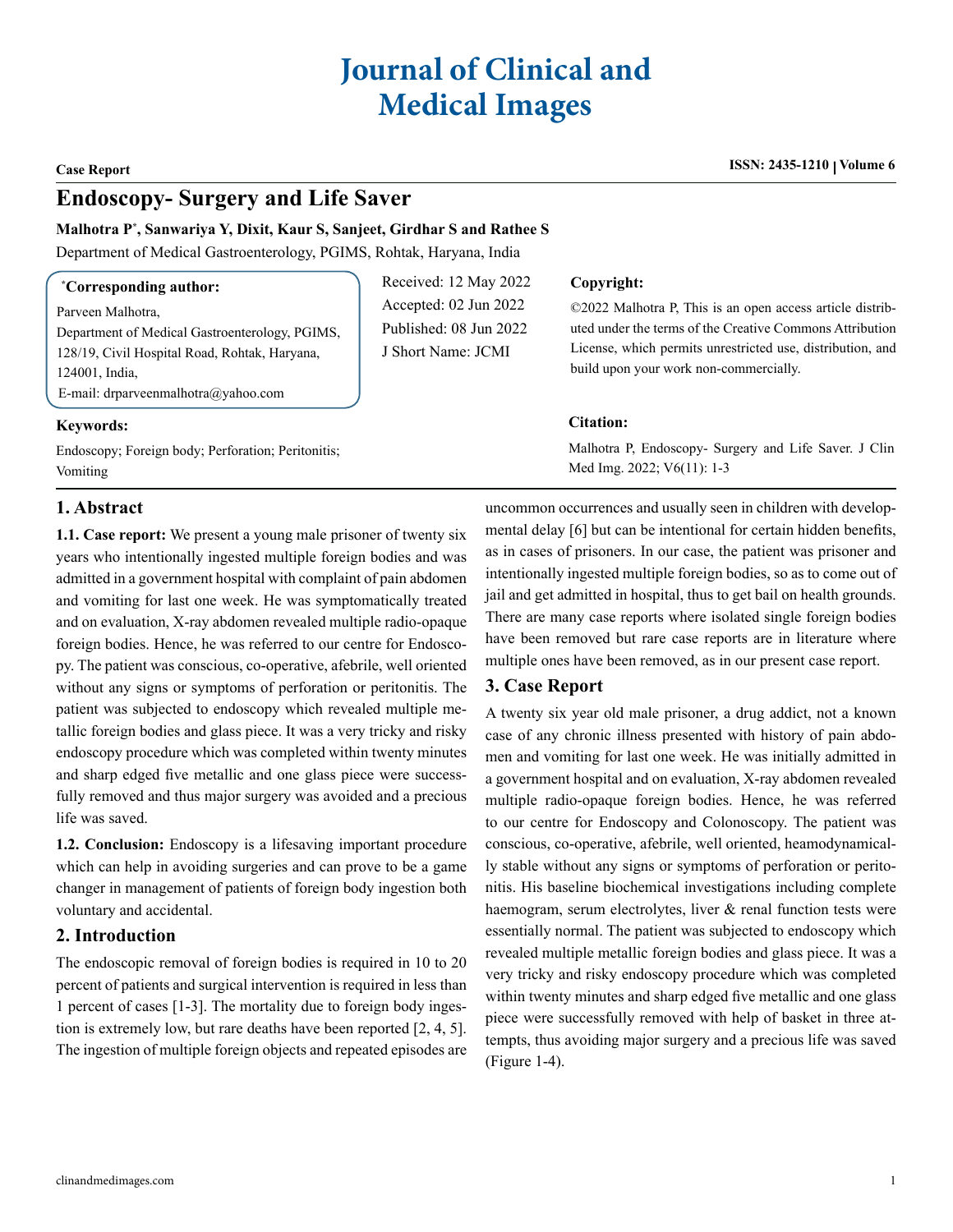

**Figure 1:** Digital X-Ray Abdomen Showing Multiple Foreign bodies in Stomach



**Figure 2:** Endoscopy View Showing Multiple Foreign bodies in Stomach



**Figure 3:** Endoscopy Showing Foreign bodies Being Removed With Basket



**Figure 4:** Showing Multiple Foreign bodies Which Were Removed from Stomach

#### **4. Discussion**

The detailed history and physical examination is integral for proper diagnosis and avoidance of complication in foreign body ingestion [7]. The imaging helps in confirming the findings and localizing the site of the foreign body. The diagnostic steps and treatment depend on the patient's symptoms, the shape and location of the foreign body, and whether or not it is radiopaque [8, 9]. The cases in which abdominal examination reveals small bowel obstruction or perforation, mandates urgent surgical consultation. Patients with suspected foreign body ingestion should be first subjected to biplane radiographs of the neck, chest, and abdomen [10]. There are many foreign bodies like toys made of plastic or wood, and many types of bones are not easily seen on plain films [11, 12]. The gastrointestinal contrast studies preferably should be avoided as barium contrast may obscure visualization on subsequent endoscopy and risk of aspiration increases in cases of obstructed esophagus. Thus, endoscopy is preferred over contrast even if radiographs are inconclusive [12]. Urgent intervention is indicated if ingested object is sharp, long (>5 cm), with multiple magnets, disk battery , patient shows signs of airway compromise or near-complete esophageal obstruction or features suggestive of inflammation or intestinal obstruction [2]. Flexible endoscopy is preferred in most circumstances because the foreign body can be directly visualized and manipulated, and the surrounding gastrointestinal tract can be examined for potential complications [13-15]. The endoscopy can be done both under conscious sedation or general anesthesia, depending upon the patient's age, ability to cooperate, and the type and number of objects to be removed [16]. The most common sharp-pointed objects ingested are straight pins, needles, and straightened paper clips and represent 5 to 30 percent of swallowed objects. The risk of a complication caused by a sharp-pointed object passing through the gastrointestinal tract varies from 4- 35 percent [17]. The symptomatic sharp objects that pass beyond the reach of a flexible endoscope require surgical intervention. In an asymptomatic patient in whom object has passed into the small intestine, should be followed with serial radiographs to document its passage. Surgical intervention should be considered for objects that fail to progress for three consecutive days. In our case, the most challenging thing was presence of multiple metallic foreign bodies and a glass piece with multiple sharp edges and latter was not appreciated in X-ray, as it is not radio-opaque. This glass piece was last object to be removed and was caught during as a last check during endoscopy, once rest of other metallic foreign bodies were removed. As all of them were sharp edged, hence were specifically removed with help of basket which covers foreign body completely, thus avoiding any complication like perforation, stucking up or slipping mid-way while being removed. During endoscopy removal, there are two difficult, risky and narrow areas i.e. upper and lower esophageal sphincter, in which foreign body can get stucked, slipped or can cause perforation, thus have to be maneuvered intelligently and with lot of